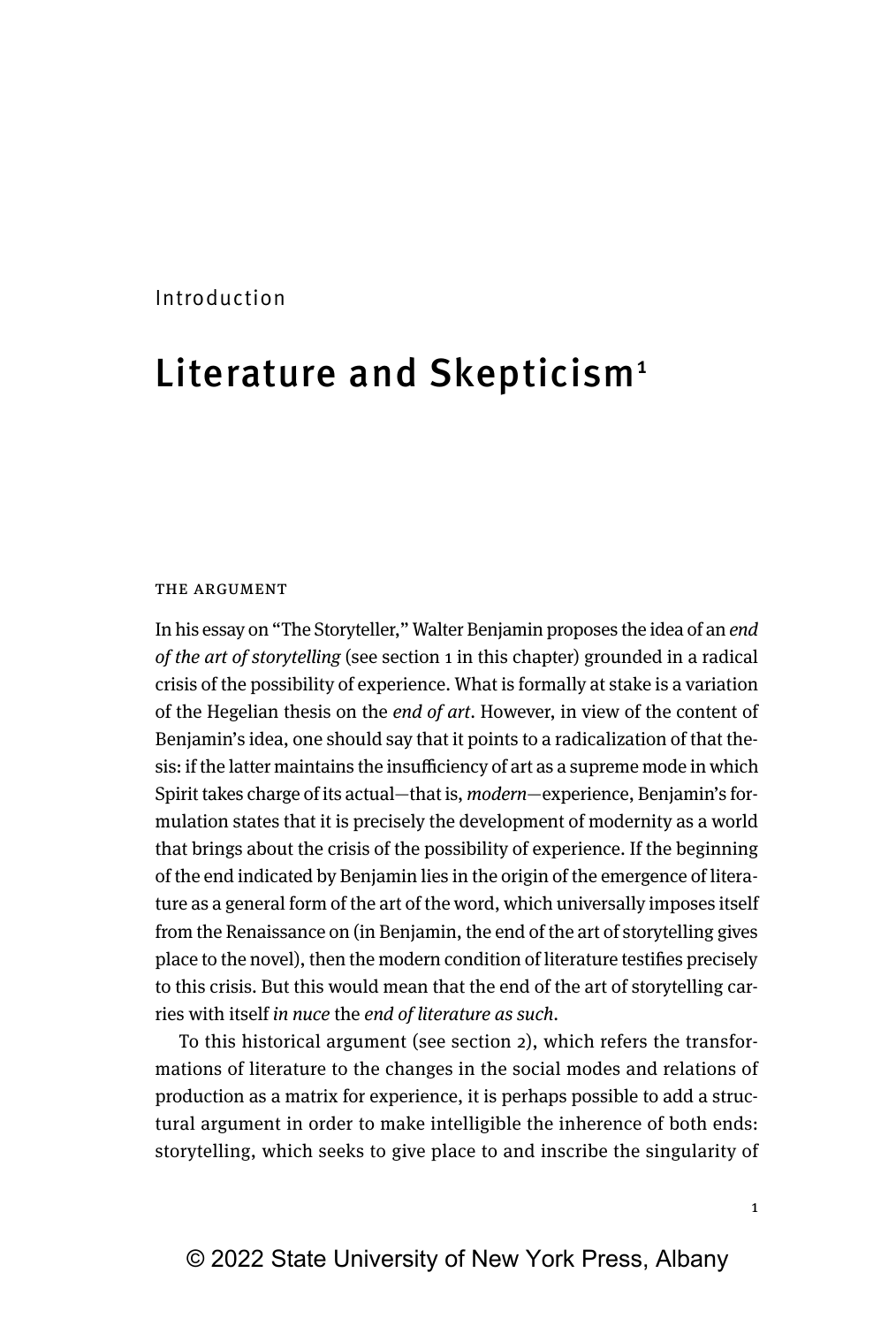experience, is affected by a contradiction in terms, by a paradox, as it were the impossibility of narrating (that is, repeating) the unrepeatable. In a certain way, then, the "end" is prescribed in this impossibility, and storytelling would prepare, laboriously, silently, and reluctantly, the crisis of experience. No doubt, it would be perfectly admissible to argue that the paradox is in itself speculative and that the history of storytelling in the broad sense—and all throughout what we call the "modern age"—is its practical overcoming: that storytelling belongs to the kind of "tasks" that, like translation, as Franz Rosenzweig says, are theoretically impossible but practically feasible. Moreover, one can maintain that the crux of this overcoming consists in the (impossible) repetition of experience becoming an (actual) experience of repetition, marked by the interest, participation, and enjoyment of narration itself.2 But precisely for this reason one could assume that there is also a structural limit to this overcoming and that the limit is reached when such peculiar experience goes into crisis. Accordingly, the Benjaminian formulation could perhaps be modulated to say that modernity is the time in which this limit becomes the essential problem of literature, of its very possibility: the time in which literature as such becomes essentially uncertain.

And this could be the first sign of a relation between literature and skepticism (see section 3). Affected by the categorical evidence of the limit, faced with the inevitable urgency of the problem, literature acquires a peculiar lucidity: now it learns—now, in the context of modernity—that literature itself is no longer possible other than as the knowledge of that end, of that impossibility, of its primordial incertitude. It is left to ask if a knowledge of this kind was not lodged from the beginning in the bosom of literature, and if it is not precisely a certain lethargic state of that knowledge that determined its exercise and its articulation as a constructive principle of the space of fiction and as a basis for the legitimacy of repetition. If this is the case, this orphan knowledge, this paradoxical knowledge of incertitude, would determine in literature, in its own foundation, an essentially skeptical character.

But this is only one aspect of the problem we shall examine here.

We find a second remark in Benjamin's essay that can help us to round out the picture (see section 4). In characterizing the birth of the novel at the dawn of the modern age as the earliest sign of the process that will end up as the decline of the art of storytelling, Benjamin points to the break with the collectivity and with its shared ground of experiences (*Schriften* 2, pt. 2: 442– 43/*Selected Writings* 2: 146–47).3 The book is the essential destination of the novel; consequently, it resists oral transmission, which remains immersed in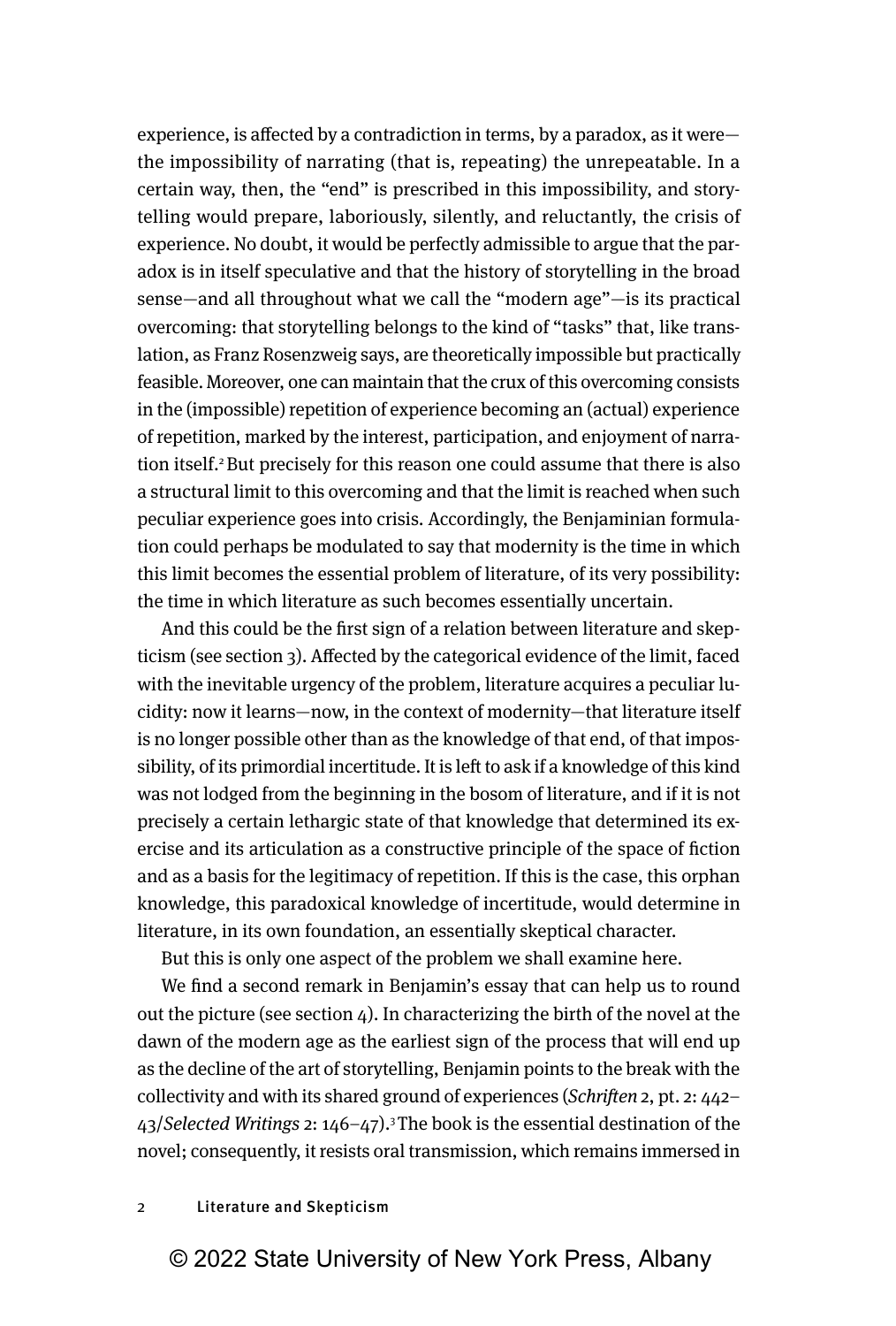the existence of the community. The technical mediation of communication is connected to a fundamental distancing from experience, which the novelist is no longer capable of coining paradigmatically. He has lost that most peculiar certitude that is congenital to genuine experience. A certitude that does not tower over it, presuming to scan it from the pinnacle of universality—allegedly equipped with the sure organ of the concept—but a certitude that knows—with the knowledge, simultaneously fragile and firm, that suits the witness—that something has happened, that something has taken place, and that what has happened demands its memorable institution: in short, a certitude that knows about the event. Instead, the novelist, although he may have the feeling of what has happened, does not know exactly what or precisely where and, in order to find out, has to force his way through the thicket of language, searching the half-erased traces, extracting from the insufficient words at least the mere possibility. Radically uncertain, maintains Benjamin, the novel signs the perplexity of the subject—the isolated individual in the middle of the euphoric existence.

This original position of the individual marks (see section 5) at once the source of a purely problematic narration *and* the principle of another literary form, which consists no longer in "the representation of human life [*Lebens*]" (Benjamin, *Schriften* 2, pt. 2: 443/*Writings* 2: 146, translation modified) but in the exposition of the primary perplexity that afflicts the living being, the self of that life. This form is the essay.

Unlike the art of storytelling, which has entered the dominion of literature and stands suspended in the space of fiction, the essay's intention is directed to truth. In principle, then, its movement is one of overcoming that elemental perplexity. Nevertheless, the truth that is at stake here can only be constructed by means of criticism, through the destruction of truths that have been handed down and transformed into prejudiced or scholastic heritage. It remains therefore always in suspension, menaced by the labor of trenching that gives place to it: its statute is, then, perennially provisional, and if the result of a particular essay may temporally overcome the perplexity that has motivated it, there is no guarantee that new material or a new point of view will not destroy the verisimilitude that was achieved. In consequence, the essay determines a perspectivist comprehension of truth and a disposition to appeal to the *vérité de faits* as the touchstone of every discursive truth. So, those who are judged the founders of the genre, Montaigne and Bacon, although they may be flagrantly opposed to each other in view of their respective projects and attitudes—the former's fortuitous, digressive,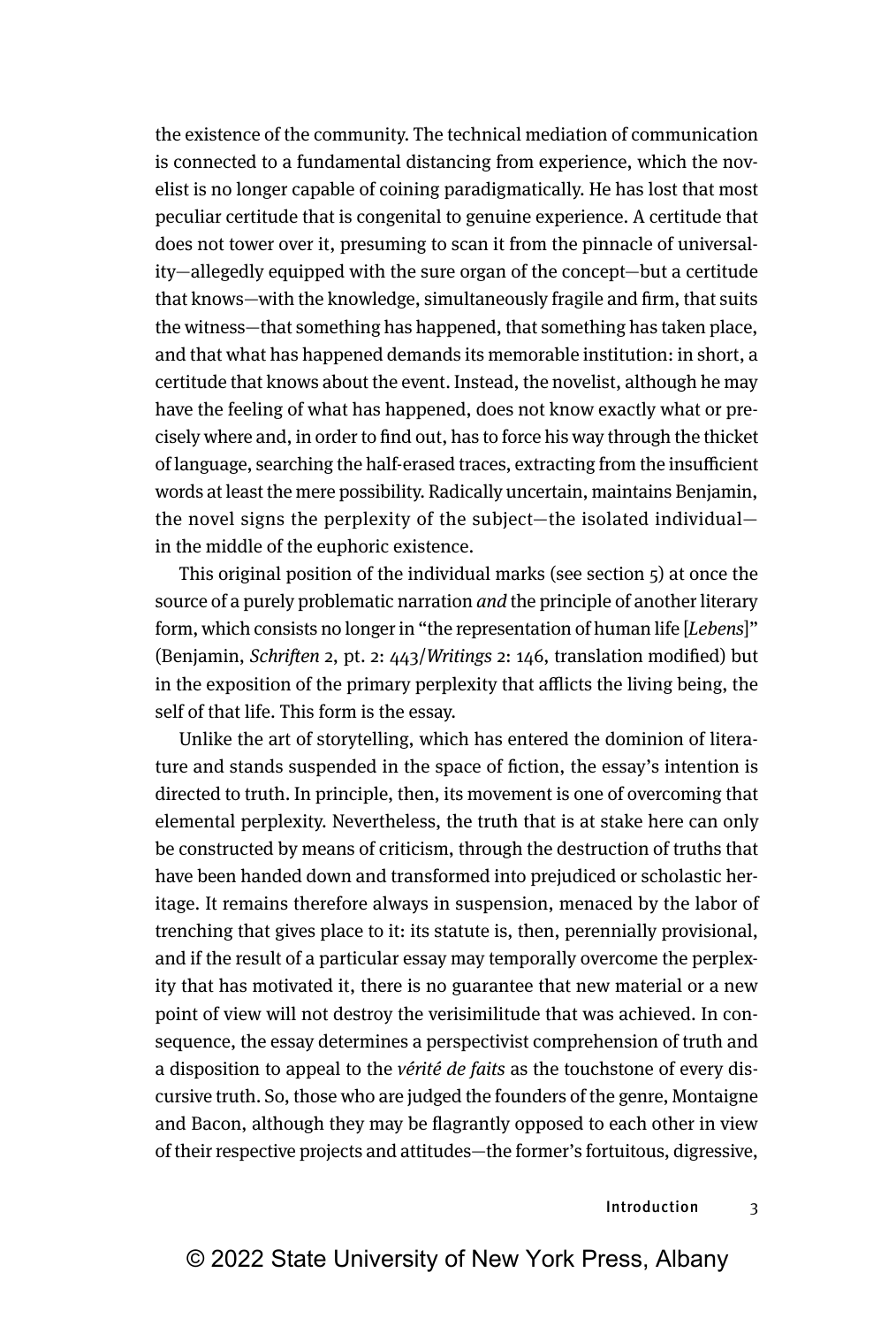and personal, the latter's methodic, analytic, and detached—both have experience as a leveler of their "essay," as a medium of contrast and as a technique for the critical discernment of discourse's pretensions to truth. Whether as performance or as procedure, skepticism is notoriously the rule of the essay.

Lastly, we Latin Americans take a cue from the general consideration of the essayistic form, a sign toward the locality out of which we spell this "us." Montaigne as well as Bacon have at their backs the discovery of America. The uniquely experimental strategy of their works expresses the incalculable effect that this first de facto essay, which seems to verify the space of fiction, provoked in the European intelligence and imagination. With an unequivocally skeptic vein, Borges, one of "us," suggested that metaphysics could or should be esteemed as a branch of fantastic literature. Starting from the sketch attempted here, we may perhaps risk the assertion that it is possible to consider literature as a variant of skepticism.

If the preceding conjectures are somehow plausible, it would be advisable to follow the track of this skeptical connection, which would manifestly engage two fundamental forms of the literary. This is what I will do here, asking in general about the relationship between literature and skepticism. In view of this, it will be necessary to establish a rigorous concept of skepticism, one conceived under the guidance of its philosophic orchestration, ancient and modern, and to inquire into the character that adopts experience in such a context. Meanwhile, and referring to these two forms, I will say that both essay and narration, being different, even opposed, provide evidence that a certain non-knowing, and above all a certain relationship to non-knowing, open the possibility of writing.

### The Development

1

Walter Benjamin's essay "The Storyteller" has as a subtitle, "Observations on the Works of Nikolai Leskov." Certainly, these remarks are not restricted to a commentary on Leskov, but they seek to make his work, as well as its narrative power, comprehensible from a historical perspective. Written in 1936, it is based on multiple notes that extend from 1928 to 1935 and aims, according to Benjamin's own declaration, at a "theory of the novel" or, more generally, at a "theory of epic forms."4

### 4 Literature and Skepticism

# © 2022 State University of New York Press, Albany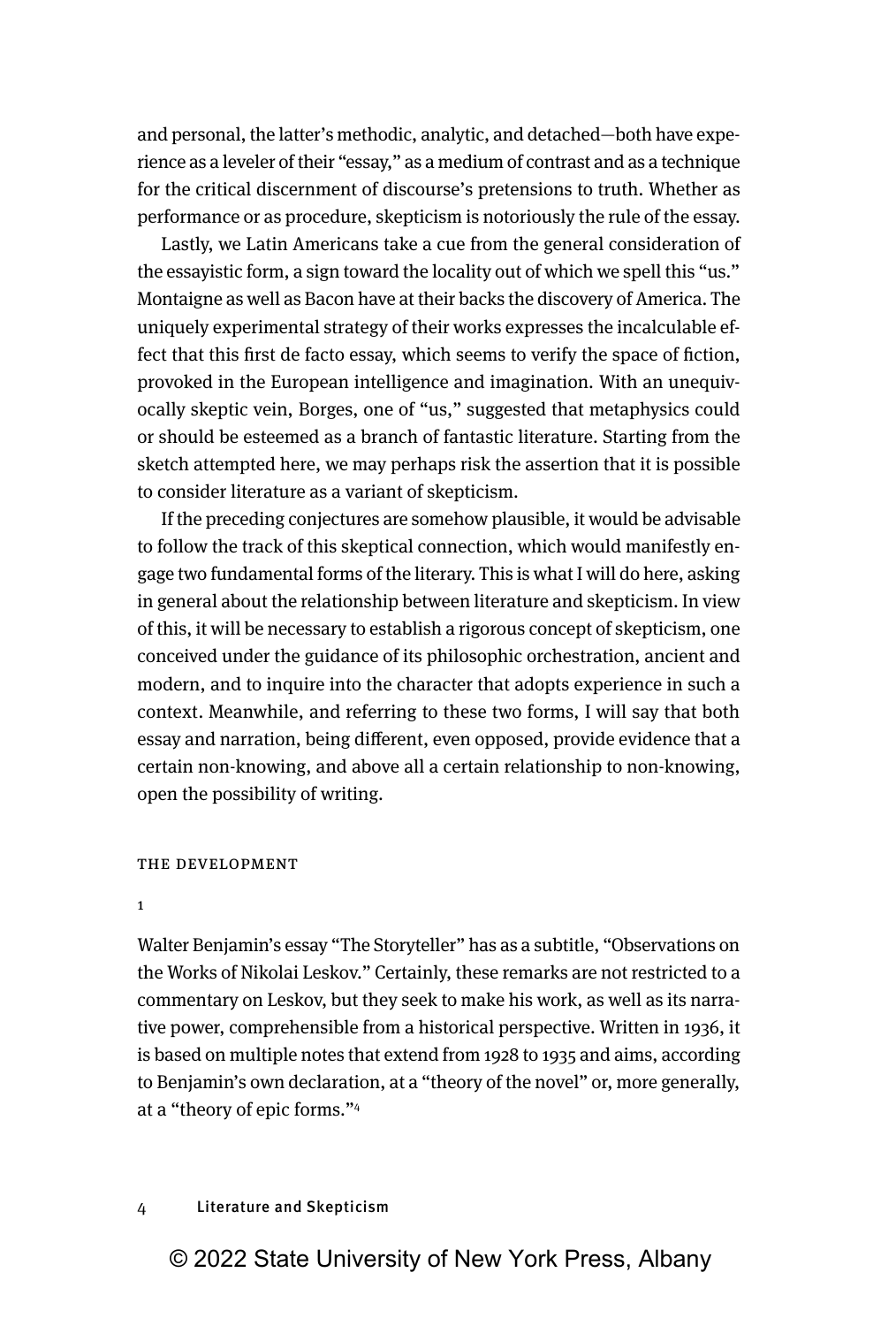This perspective takes a peculiar turn. To present Leskov as a storyteller, says Benjamin, is not to bring him closer but rather to increase the distance that separates us from him. "This distance," he says, is

prescribed for us by an experience which we may have almost every day. It teaches us that the art of storytelling [*die Kunst des Erzählens*] is coming to an end. . . . It is as if a capability that seemed inalienable to us, the securest among our possessions, has been taken from us: the ability to share experiences. (*Schriften* 2, pt. 2: 439/*Writings* 3: 143)

Continuing with his argument, Benjamin takes up a previous remark he made about the muteness of the soldiers who came back from the front during the Great War:

Beginning with the World War, a process became apparent which continues to this day. Wasn't it noticeable at the end of the war that men who returned from the battlefield had grown silent—not richer but poorer in communicable experience [*an mitteilbarer Erfahrung*]? What poured out in the flood of war books ten years later was anything but experience that can be shared orally. And there was nothing remarkable about that. For never has experience been more thoroughly belied than strategic experience was belied by tactical warfare, economic experience by inflation, bodily experience by mechanical warfare, moral experience by those in power. A generation that had gone to school on a horse-drawn streetcars now stood under the open sky in a landscape where nothing remained unchanged but the clouds and, beneath those clouds, in a force field of destructive torrents and explosions, the tiny, fragile human body. (*Schriften*  2, pt. 2: 439/*Writings* 3: 143–44)

The point was already present, with little differences, in the essay "Experience and Poverty," probably written around 1933. The main difference was about the war as "one of the most monstrous [*ungeheuersten*] experiences of world history" (2, pt. 1: 214/2: 731). In a certain sense, the war that was destined to end all wars appeared to Benjamin as the experience that sealed the end of all experience. In the same text, with the intention of giving an account of the connection indicated in the title, he referred this unforeseen event to the dominion of technology and its devastating consequences for the individual and collective attempts to build and configure experience. "With this monstrous development of technology [*mit dieser ungeheuren Entfaltung der*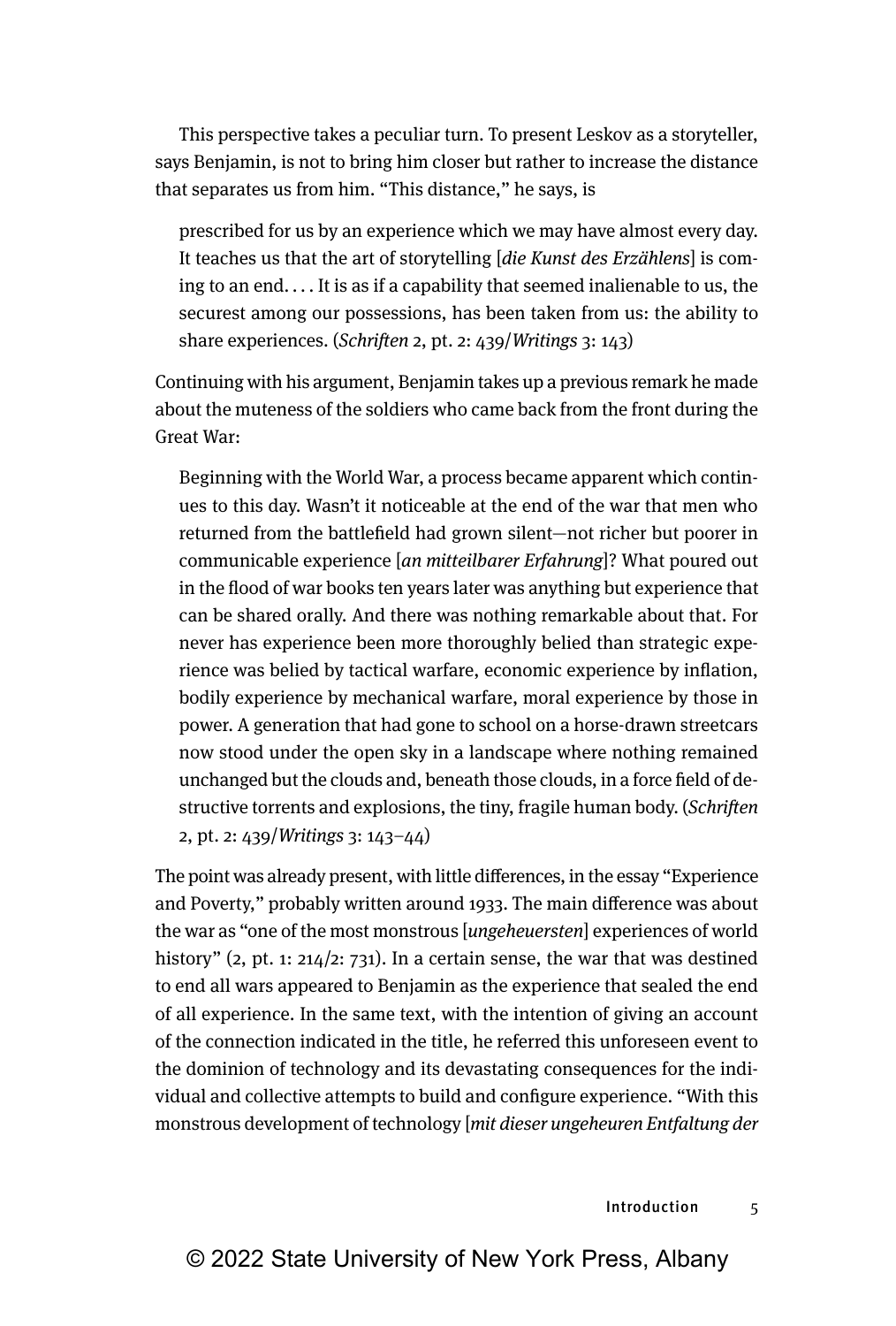*Technik*]," Benjamin stresses, "a completely new poverty has descended on mankind," a poverty that brings about the eroding of culture. "For what is the value of all our culture if it is divorced from experience?" This new poverty is, then, a poverty of experience, one that "is not merely poverty on the personal level, but poverty of human experience in general. Hence, a new kind of barbarism" (2, pt. 1: 214–15/2: 732, translation modified). In this continuation of the earlier essay, Benjamin advocates for a positive concept of barbarism, consisting in the need to begin anew and to get by with few resources. By contrast, "The Storyteller" focuses on the crisis that affects the very possibility of sharing experiences by relating them.

There are many things, I guess, that are worth underlining in Benjamin's argument. I am especially interested in one of them; notwithstanding the fact that it cannot be literally read in the text, I think it is possible to infer it without risking overinterpretation. Of course, Benjamin does not only restrict himself to recording a transformation of the ways in which human experience takes place, due to historical changes and profound social upheavals; nor does he remark, properly speaking, on a merely factual disturbance of the truth content of common and communitarian experience.5 No, the historical *factum* to which Benjamin refers brings along with it a transcendental effect: it is the very *possibility* of experience that is radically questioned, inasmuch as those transformations take away the very conditions of truth, sharing in common, appurtenance, and identity that determine it as such.<sup>6</sup> Precisely in these terms may be understood the assertion that in the soldiers' silence there begins to appear a thorough "denial" of the experiences that give subjects place and orientation in the world: if "the experiences" are the way in which human beings relate to the truths of existence, their "denial" involves a structural crisis. Consequently, the war is not conceived here as an event inserted in a chain of events, no matter the magnitude attributable to it; it isn't an event in a series of meanings (under the name of history), but the subversion of the meaning of history itself. A symptom of this perspective is the use of the term *ungeheuer* ("monstrous, violent, terrible, utterly unusual") to describe both war and technology, and the former precisely because of its being an essentially technical war; this designation indicates that war itself is conceived as the radically unusual event—that is, as the advent of the technical dominion.

It is precisely this nucleus of Benjamin's argument that allows us to confront sharply his assertion with the judgment that Hegel pronounced more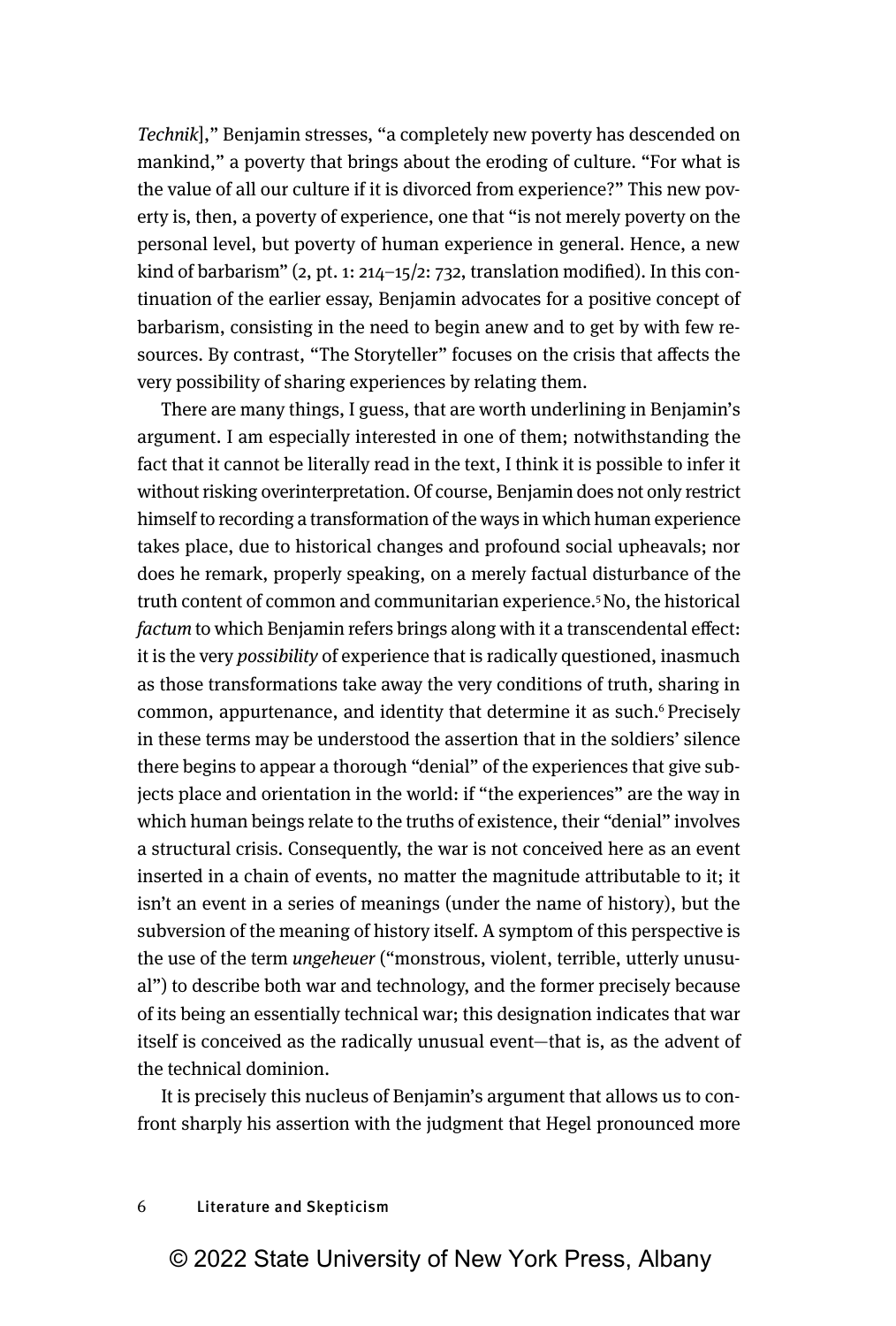than a century before and with which it has a close link, although this link is not remarked upon. The idea of an "end of art" became meaningful for Hegel inasmuch as it could be maintained that the advance toward a new form of historical experience of Spirit demanded a different kind of configuration and appropriation of experience, whose truth could not be satisfied anymore by fantasy as the essential source of art.

What is this experience—the experience that determines the present from which the "end of art" is decreed? As Hegel formulates it in the *Introductory Lectures on Aesthetics*, it may be said that the crucial index of the "present" is the *complexity* of relations that constitute the modern world, a complexity that imposes everywhere the work of mediation (*Vorlesungen über die Ästhetik* 24–25/*Introductory Lectures on Aesthetics* 12–13). Nevertheless, it is not complexity as a given fact but as the result of the world as such being progressively construed by diligent and patient human agency. The world as a human work removes the work of art as the reflection of the world: this would be the meaning that modernity has for Hegel at the aesthetic level. Thence, also, the only condition by which it is possible to take charge of such a complexity, leading to the concrete fulfillment of that world as a historical space of accomplished freedom, is the same condition that is at the base of its progressive construction—that is, the full development of *reflection*. The latter, in a general sense, could be described as the mode of production of the modern world as such, whose chief experience will have to be, from now on, reflexive, not reflected.

What distances Benjamin from Hegel on a *theoretical* level is the materialistic reinterpretation of mediation by Marx, for whom it can only be (figuratively) spoken of as the work of mediation on the condition of understanding that it is actually the mediation of work, which acquires in the modern context the character of a universal system of production. This entails consequences for the conception of art, as becomes manifest in the sketches that Marx left about the issue (cf. *Ökonomische Manuskripte* 43–45/ *Foundations* 109–11). In developing these sketches, Benjamin conceived that it was possible, indeed necessary, to approach the development of art starting from the transformations of the modes and means of production inasmuch as these condition and affect the changes in artistic creation: he proposed, then, to establish a historical and systematic relationship between the transformations of both technology and art in order to make the latter intelligible from a materialistic point of view, emancipated from ideological burdens.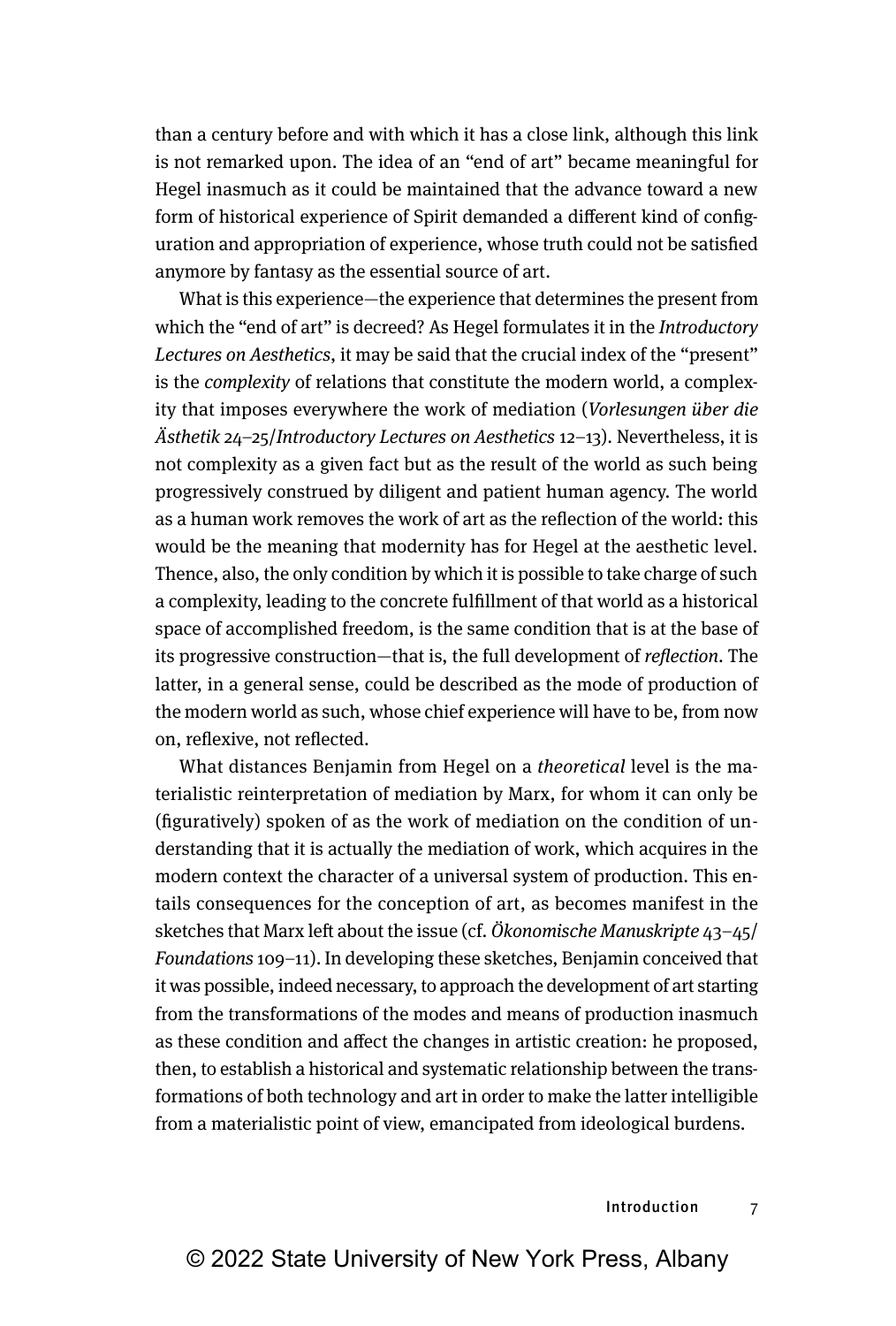But it was precisely this unrestricted technical disposition and realization of mediation (to which Benjamin refers, in his celebrated essay on the work of art, as "technical reproducibility"—that is to say, as a mode of production based on reproduction) that resulted in an essential transformation affecting the experience of Spirit, so that this experience can no longer be thought of as a space or reappropriation of Spirit through the process of reflection, can no longer be elaborated and purified as an identitary capital of the metaphysical subject. Spirit's experience could only now be described as the experience of a loss, one that is not merely the loss of an attribute or property but the loss of Spirit itself, and therefore the experience of the mourning for this loss, which is formulated in Benjaminian terms as the evanescence of the aura.

It is this evanescence that marks the critical historical situation to which Benjamin refers under the title of the "end of the art of storytelling," meaning by that the termination of an atavistic mode of transmission of experience based on craftwork or artisanal production.

This is, then, what allows us to think that the Benjaminian assertion of the end of the art of storytelling involves a radicalization of Hegel's thesis.

#### *2*

I have pointed to the intimate connection between these aforementioned "ends": the end of the "art of storytelling" and the end of literature in general. My argument has, as a trait associated with its thetic character, an interpretive nuance concerning the Benjaminian approach, as I presume is by now obvious. This is the thread linking a conceptual point of view with the "end of the art of storytelling"; in other words, the collapse of the "epic form" with the end of "literature" as a whole is the common reference to *experience*. This reference, which is consubstantial to what Benjamin says, presupposes a certain characteristic of experience itself, to which I am alluding here in a summary way under the notions of the singular and the unrepeatable: in a word, under the theme of the *event*. And it is precisely this question, the acuteness of the event, that could allow us to confront the problem or, better, the paradox, of narrativity in the way I'm trying to sketch here, as the repetition of the unrepeatable. By this I refer to the idea―or, if you prefer, the *desideratum*―of narration, which would tell the event so that it would be possible for narration to satisfy both requirements: to render the event disposable for its remembering while indicating at the same time its absolute singularity—that is, the whole said at once, to institute the event as such.

#### 8 Literature and Skepticism

# © 2022 State University of New York Press, Albany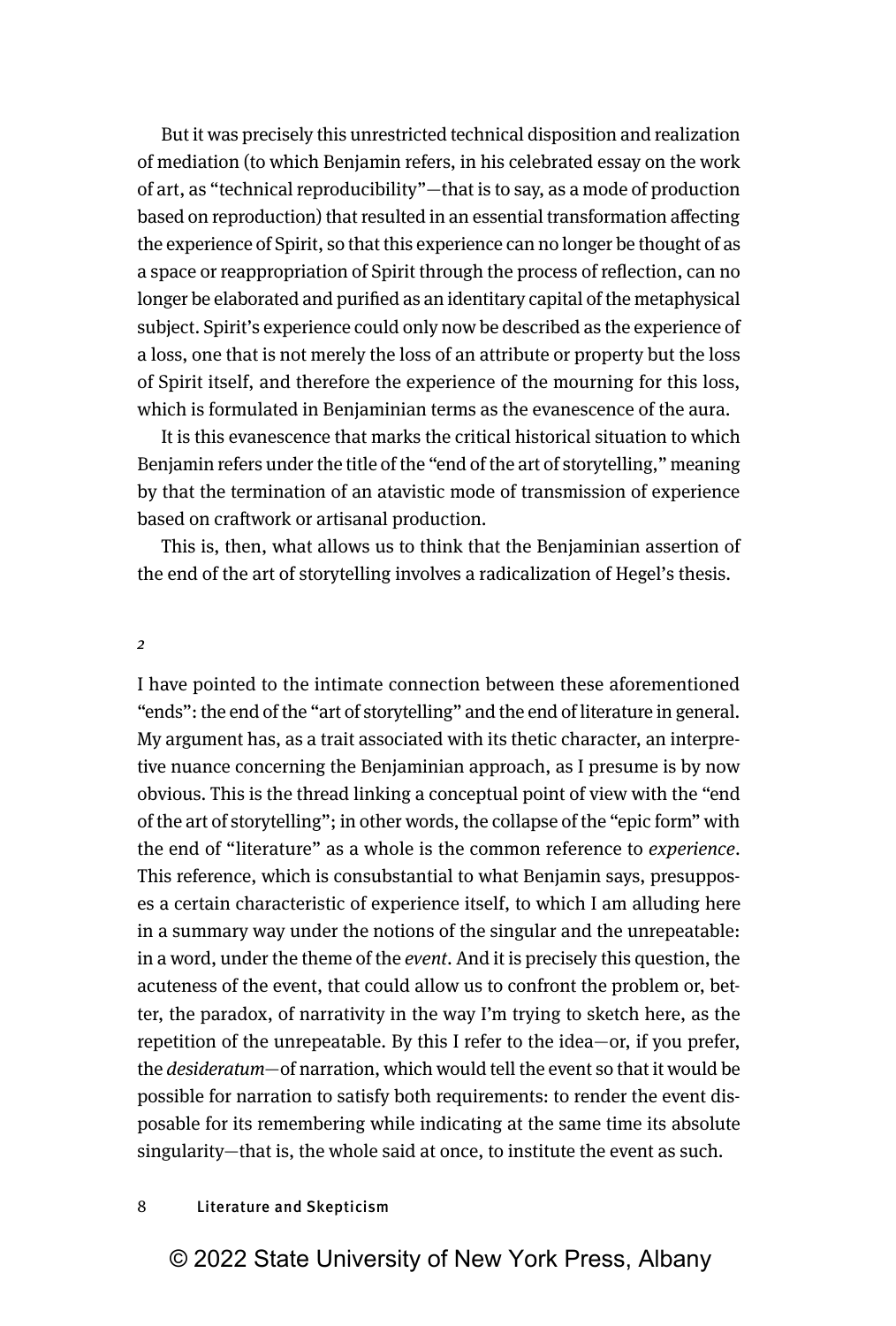No doubt, you may recall immediately in this context the paradox of iterability as proposed by Jacques Derrida with reference to the date in Paul Celan's poetry: "How can one date what does not repeat if dating also calls for some form of return? But how can one date anything other than that which never repeats itself?" (*Schibboleth* 13/*Sovereignties* 2). In a similar way to what, according to Derrida, constitutes the possibility of this repetition of the unrepeatable―of "an event without witness, without other witness"  $(37/15)$ —that is to say, similar to the erasure of the date by the very act of its inscription, similar to the announcement of a reappearance (*revenance*), to a spectral return of what cannot return by virtue of the same erasure that assures the legibility of the date: in this way, narration repeats the event that it narrates to the extent that it denies its status as the impossible repetition of the event, doing so precisely in and through the event that now comprises the narration itself, and insofar as it disposes itself as the place of a spectral (i.e., fictitious)<sup>7</sup> return of the event itself. Beneath the story of the event narration tells, it whispers at the same time its own end as the condition of possibility of such a story.

Put differently, a narration is never a *simple* repetition, if it is even possible to think that there is such a thing. Consequently, it is necessary to take into account that narration is determined by the structure of a *repetition of the repetition*. The paradox of the iterability of the event can only be solved by iterability itself. This structure not only allows for a relation to the narrated event that repeats the event in another time―the time of writing, of hearing, of reading―but also administers all the possible repetitions of this relation (from hearing and understanding to commentary, explanation, interpretation, etc.). In a certain sense, one could say that the repetitive structure of narration not only makes possible the repetition of the event in its singularity and the encounter of the hearer's or reader's singularity with the former as well as, if you prefer, the encounter of the hearer's or reader's idiom with the idiom of the repetition—but also governs the reiterative repetition of the impossibility and therefore of the end. As I have tried to suggest, each narration not only repeats the event it narrates but also repeats (also in the mode of anticipation) its own end, in order to make the inscription of the event possible. Every narration contains its own denial with respect to the truth of the narrated event, but, in doing so, it incorporates this truth into the space that opens this auto-critical operation: the space of fiction.8

It is from this point of view that I maintain that narration's character could be associated with what Franz Rosenzweig, at the beginning of his essay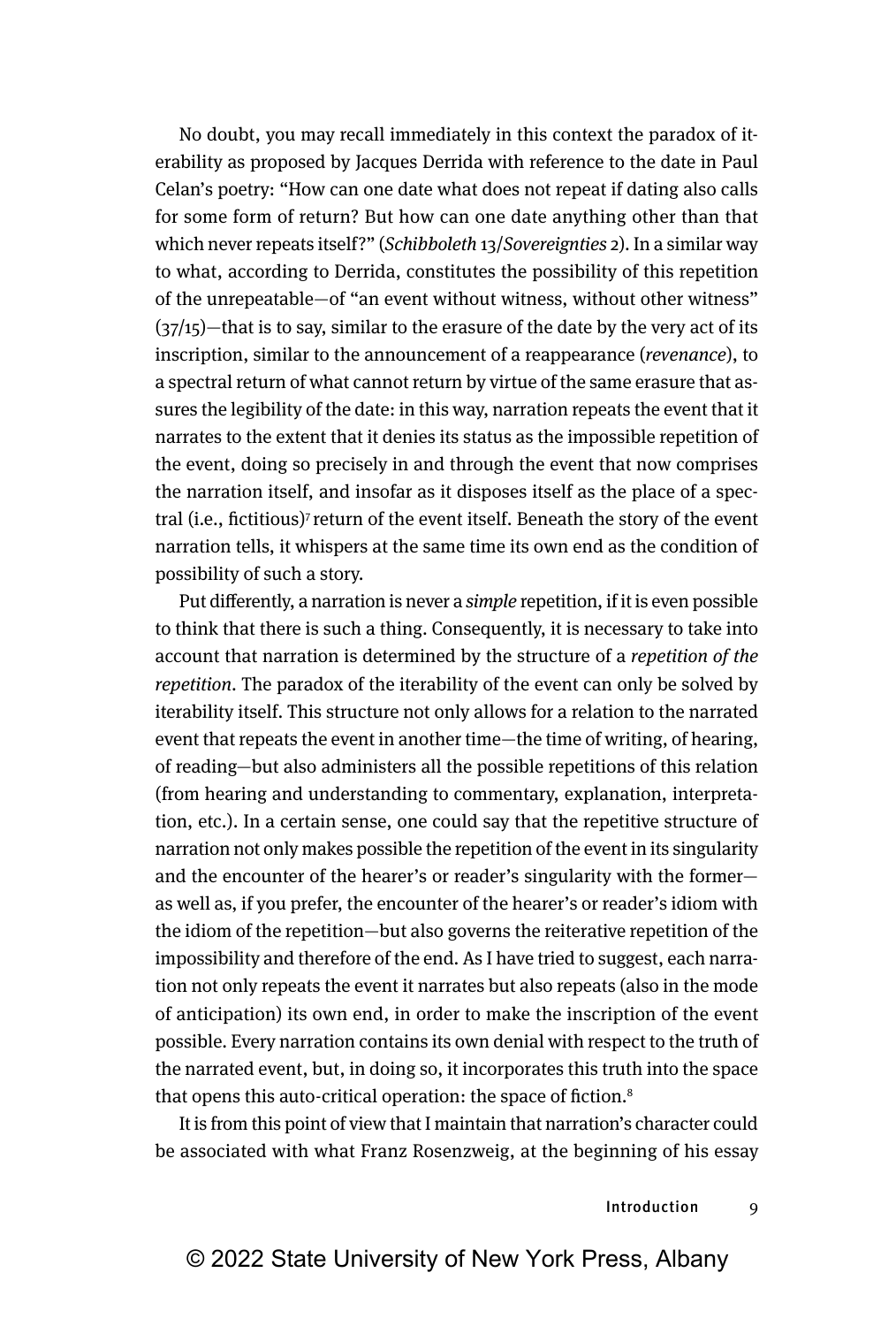"Scripture and Luther" (1926), defines as the task of translation, which is a paradoxical task too. I think it won't be pointless to transcribe the two initial paragraphs. Let us begin with the first:

Translating means serving two masters. It follows that no one can do it. But it follows also that it is, like everything that no one can do in theory, everyone's task in practice. Everyone must translate, and everyone does. When we speak, we translate from our intention into the understanding we expect in the other—not, moreover, some absent and general other, but *this particular* other whom we see before us, and whose eyes, as we translate, either open or shut. When we hear, we translate words that sound in our ears into our understanding—or, more concretely, into the language of our mouth. We all have our own individual speech. Or rather: we all would have our own individual speech, if there were in truth such a thing as monologic speaking (as logicians, those would-be-monologists, characteristically postulate) and all speaking were not already dialogic speaking and thus—translation. ("Schrift" 749/"Scripture" 47)

The (theoretical) impossibility of translation, if conceived as the repetition of the same in a medium essentially different than the one in which the same has been coined, is its (practical) necessity. This necessity is evinced by the fact that all speaking is translating. Therefore, the true significance of the theoretical impossibility of translating, "in the succession of 'impossible' and necessary compromises we ordinarily call life," consists in giving us "the courage of modesty, which asks of itself not what is recognized as impossible but what is given [*aufgegebenen*] as necessary" (749/47). This is Rosenzweig's "task of the translator," which, as a task (*Aufgabe*), has the fundamental ethical meaning of recognition of and openness to the other:

In speaking and hearing, what is asked is not that the other possess our ears or our mouth—in that case translation would be of course unnecessary, as indeed would be speaking and hearing as well. And in speaking and hearing between peoples it is not asked that the translation be either the old original—in which case the hearing people would be superfluous—or a new original—in which case the speaking people would be annihilated. Only a mad egoism could desire either of these, mad enough to imagine itself satisfied with its own personal or national being, and to long for empty desert all around it. But the world was not made an empty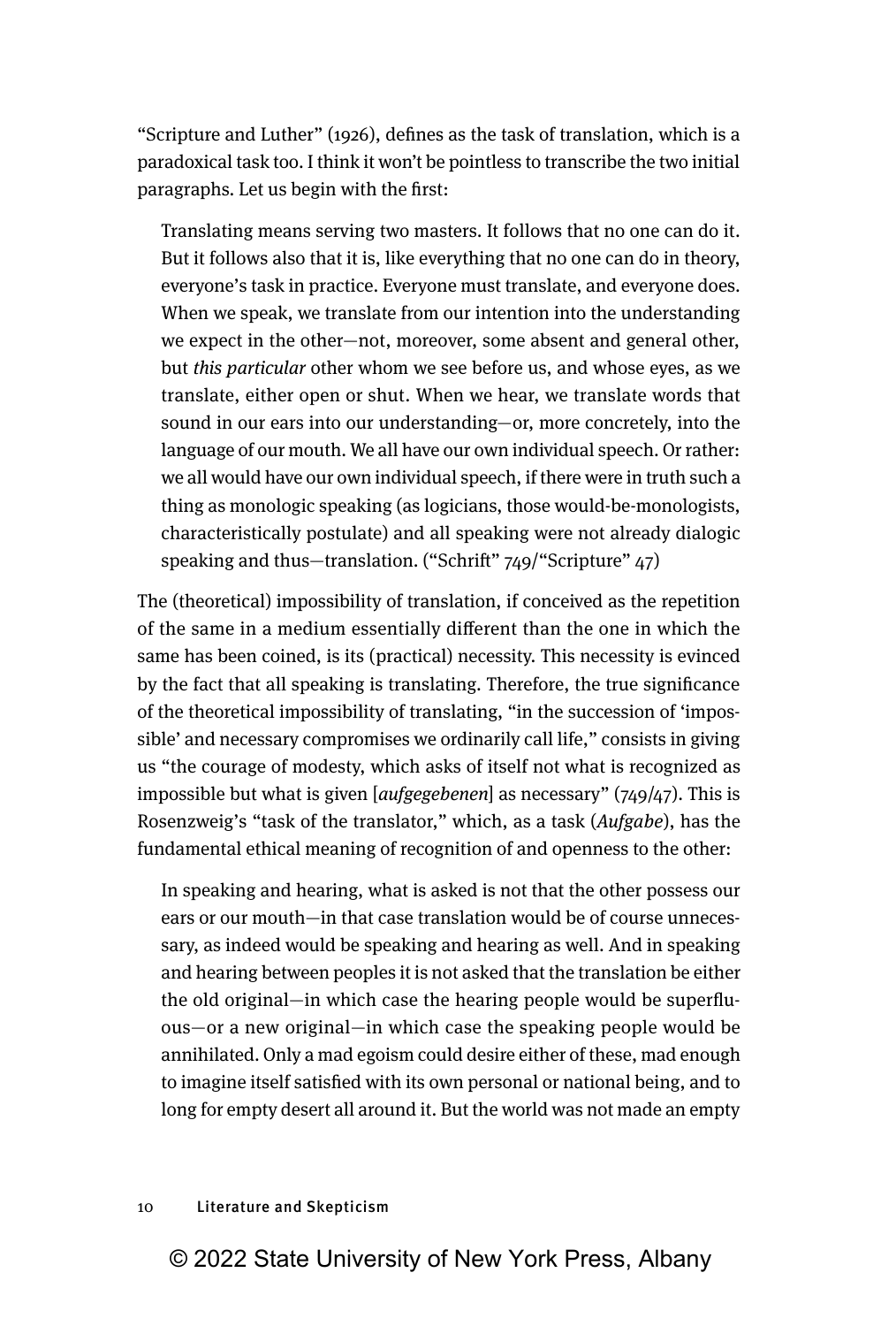desert, but rich in distinctions and kinds; and there is no room in it for such an attitude. (749–50/47–48)

In Rosenzweig's account, the whole of language, from common talk, intimate or public, to the most complex literary creations, and even to the divine word shaped in text, is susceptible to being conceived and experienced under the model of translation. Such a model has not only a descriptive value but a prescriptive dimension as well. The peculiarity of Rosenzweig's proposal consists in offering, under the concept of translation, an ethics of communication that has its core in its dialogical articulation. Obviously, not every communication is *in fact* a dialogue in the sense of a relationship between free subjects mutually irreducible; but every communication *ought* to be a dialogue, with a duty of opening to free otherness. To steal oneself from this duty, to enter into a unidirectional communication that would not expect from the other the revelation of an unforeseen meaning, brings with it the risk not only of turning the world into a desert but also of abolishing it.

If we link this postulate with what we have previously seen of the Benjaminian approach (with whose general premises finds such affinity in Rosenzweig), we can assume that what Benjamin calls "war" in its transcendental efficacy denies precisely the possibility of the "mad egoism" to which Rosenzweig refers.

A hint of the suppression of dialogue that Rosenzweig warns against and that Benjamin underlines with his idea of the "communicability of experience" (there seems to be some justification for approaching both notions together) is given by the attention that the latter dedicates to the emergence of a new form of communication in mature capitalism, which has its proper medium in the press: this new form, which bears the principal responsibility for the crisis of narration, no matter the degree of affinity that could be found between both, is *information*, which encompasses "almost everything" that happens (Benjamin, *Schriften* 2, pt. 2: 444–45/*Writings* 3: 147–48). This hint may help us to complement what we have said about the crisis of experience. Benjamin quotes a declaration of Hyppolite de Villemessant, the founder of *Le Figaro*, in which he claims to recognize "the essence [*Wesen*] of information": "To my readers . . . an attic fire in the Latin Quarter is more important than a revolution in Madrid." To which Benjamin replies, "This makes strikingly clear that what gets the readiest hearing is no longer intelligence coming from afar, but the information which supplies a handle for

Introduction 11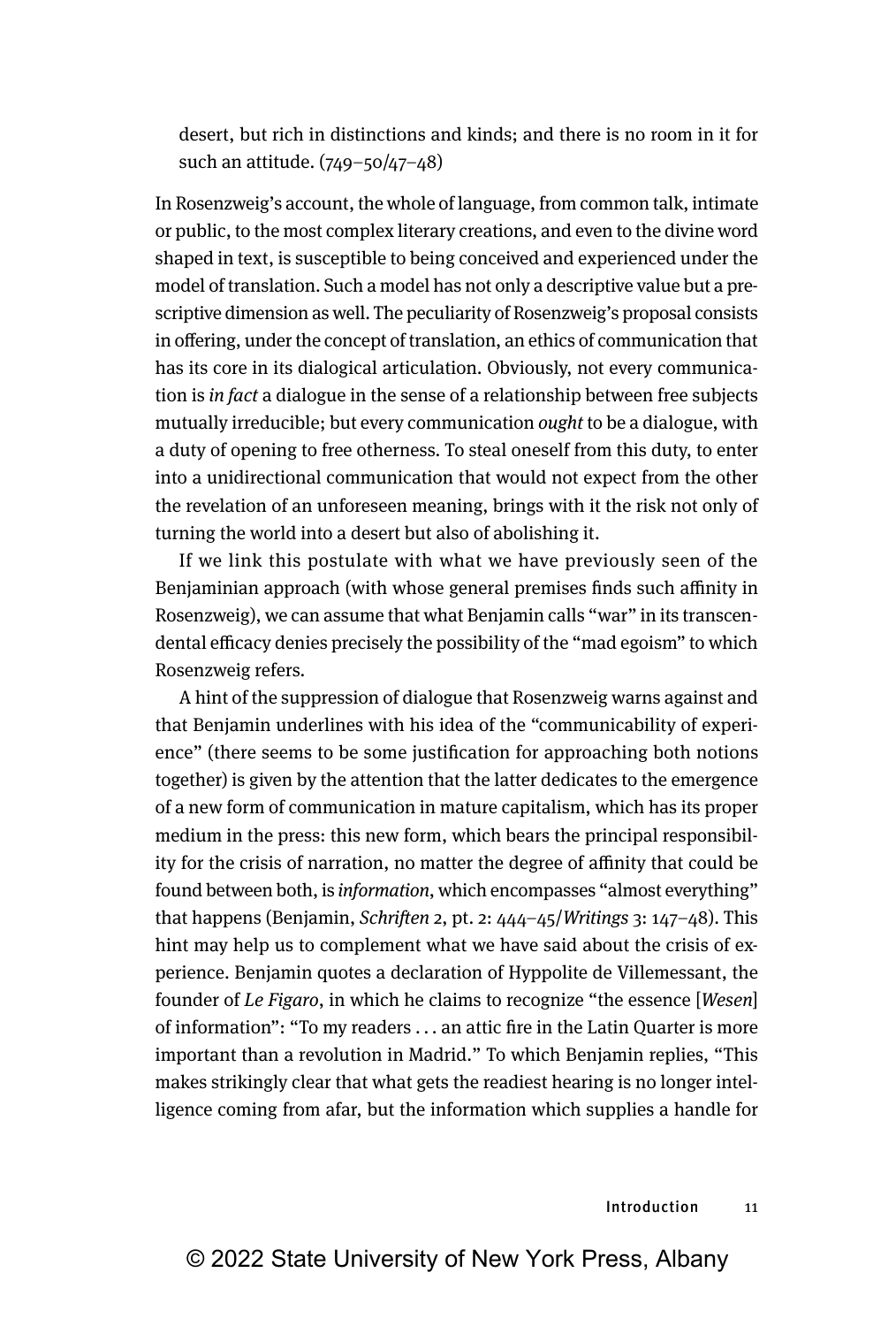what is nearest"  $(2, pt. 2: 444/3: 147)$ . I set aside the meaningful addenda to this commentary (the verifiability and verisimilitude of information as confronted with the authority and the wonder of narration) in order to focus on the change to which Benjamin points: the dissolution of the experiential opening proper to narration in the exactness of the explanation that gives access to what has happened. If one would wish to update Villemessant's statement with respect to the renewed conditions of information brought by late capitalism, it would probably be suitable to say, "For my readers any event, no matter if near or distant, is equivalent, to the extent that it is already formatted by the technology of information." This, which by now is a moderate way to announce those conditions, should also show not only how the Benjaminian "art of storytelling" sinks into the night of the archaic under the weight of the informational totalization of communication, but also how "literature" in general is thrown by this totalization into a critical situation. A consideration of the relations in course between literature and globalization may help to clarify the point.

The mere mention of this issue awakens contrariety: what we call "literature" and are accustomed to subsuming under the general principle of possibility―in that peculiar variant that is fiction―gets on badly with the idea of a saturation of contexts involved in the regime of globalization, whether it be understood from the point of view of the thorough integration of markets or conceived from the perspective of the planetary expansion of communication. Immediately seen, it gets on badly with that integration, for the dictatorship of the "sellable" obstructs the freedom of the play of signs and meanings (otherwise, if it does not obstruct it, it becomes predictable) and fixes and puts in order—in a sort of preestablished menu—the viscous matter of desire, which the so-called literature thickens and helps in its slow fluidity. And it gets on badly, too, with the communicative expansion, because the linguistic homogeneity that this promotes with no respite cheapens the nuances and slippages and paves the narrow passes of translation. But more decisively, in one way or another in globalization―and of course between both there is a bond as strict as it is indiscernible―the saturation to which I refer suppresses the diversity of experiences, the difference of places. In speaking of both―places and experiences―I mean to refer to one and the same complex: that which may happen, the eventful, that which "takes place" or is in course of taking place. Whether this "place" is envisaged in terms of geographical locations or as knots in a web of relations, in terms of situations and circumstances, of happenings, of subjects, each bears the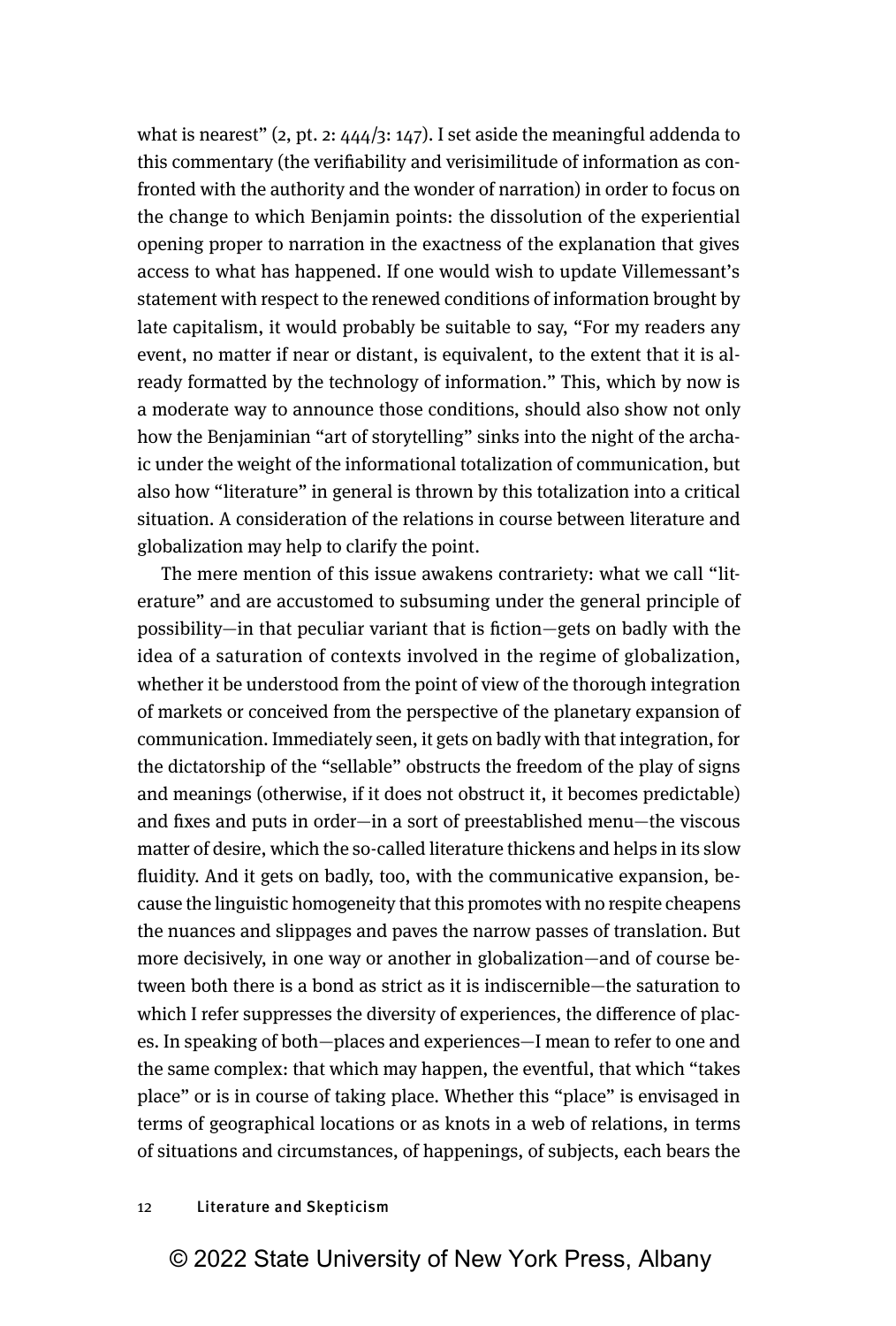signature of an experience, as encounter or discovery, as warning or wonder, as routine or incident—a diversity of experiences, a diversity of places, then, as one and the same constellation, which the regime of information suppresses. And it happens that the so-called literature is―or is supposed to be―the production and inscription of that difference, of such diversity.

Almost with a nostalgic aftertaste, one could say that this was formerly the case: "literature" worked as the drilling (or even the blowing up) of the granite of indurate experiences, which brought back the vertiginous instant of the irruption of the unexpected in experience itself: for the same reason, the instant of the susceptible to remembrance, the worthy of being narrated. For this exercise of the "literary," the context of experience was always―one could say by definition―a porous block, and the "place" was, in turn, the proper dimension of that experience, as the gap through which it opened to otherness. But now the subtle fabric of the webs proper to globalization serves to unnerve that altering force. In the multiple intersections of the reticular system, the "things," the facts and events, the "lived" itself are no more than fugacious flickerings and titillations. All that was known under the name of "experiences," which hinged on the possibility of its exchange on precisely its reciprocal irreducibility, on its "usage value," is now subsumed under a general faculty of format whose application is as unlimited as it is indifferent. Nor is experimentation still an option: it has lost its point, which consisted in producing the experience not yet lived, and even the impossible experience. The "possible" as much as the "impossible"―and the very difference between the two―turn out to be atmospheric variations in the space of the virtual. The context of globalization brings along with it the virtualization of experience, wherein the latter tends emphatically to its extinction.<sup>9</sup>

*3*

Obviously, this is the critical point of my argument. What consistent relation could be established between literature and skepticism? Does this imply that we must refer literature to knowledge, conceiving it, for instance, as a form of knowledge of the world in order to show it immediately, and paradoxically, as a form that teaches the impossibility of such knowledge? And am I not taking the notion of "skepticism" in a looser way?

Of course, I cannot offer here an exhaustive determination of this putative relation. Moreover, I'm afraid that there cannot be a conclusive demonstration that could make the hypothesis of such a relation fully persuasive. This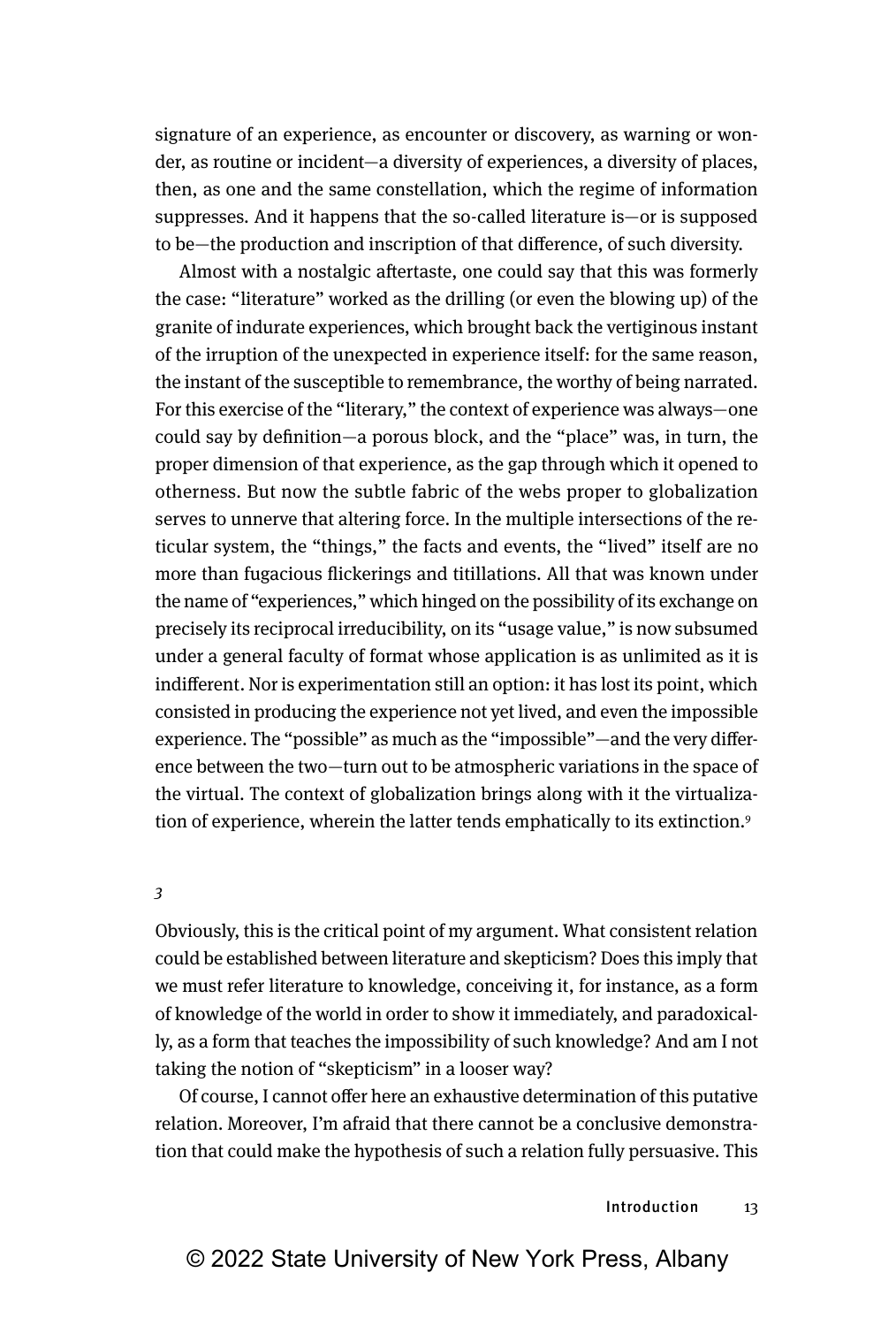*problem* is established as the horizon of the essays that follow in this book, and this also means that the legitimacy of the approach to this sort of problem can only be decided by means of a work that tries to prove it by dwelling upon certain instances that may have some force of suggestion. Anyway, it is necessary to secure at least a principle of verisimilitude for that relation, which, although suggestive, is not patently obvious.

To begin with, it is useful for us to try an explanation of the concept of literature with which I'm working here. This concept has already been insinuated in my first paragraph, although in a surreptitious and therefore ambiguous manner. This I have done by suggesting that what Benjamin conceives as the end of the "art of storytelling" coincides with the emergence of literature "in the proper sense" (not only with the novel), and this "propriety" has to do with the meaning of what in the long term has been understood as "belles lettres": I'm referring to literature as a *system* whose primary criterion of validity rests in aesthetic experience. The Benjaminian concept of an "art of storytelling" points already to this sense, inasmuch as it supposes an artistic intentionality of form and effect, which, although not entirely alien to everyday narration, is in no way a thematic or preexisting aspect of it. By the way, one could ask if it is possible to give a thorough account of this art by taking as a measure of the narrative act its artistically elaborate forms as such, much in the way the notion of the "art of storytelling" refers the universe of narration to the archetypes of the sedentary peasant and the merchant seaman as "past masters of storytelling" (Benjamin, *Schriften* 2, pt. 2: 440/*Writings* 3: 144). Would it not be beneficial to look at the incipient and spontaneous forms and usages of everyday storytelling, from the gossip to the confession and the testimony? Certainly, for the argument Benjamin is interested in developing this consideration could be relatively superfluous, but for our present aim it may have some relevance. This relevance comes into greater focus when we pay attention to what in the Benjaminian approach constitutes the essential difference between the "art of storytelling" and the "novel" as successive, historical articulations of the epic form. As we have already seen, the difference rests in the continuity of a substantial ground of common and communicable experiences (common as communicable and communicable as common) at the heart of that "art": a ground that one naturally also has to presuppose with respect to the spontaneous everyday storytelling but that would no longer be in force in the "novel."

Following this track, we could say that literature "in the proper sense" arises with its eradication from experiences, not at all with the loss of the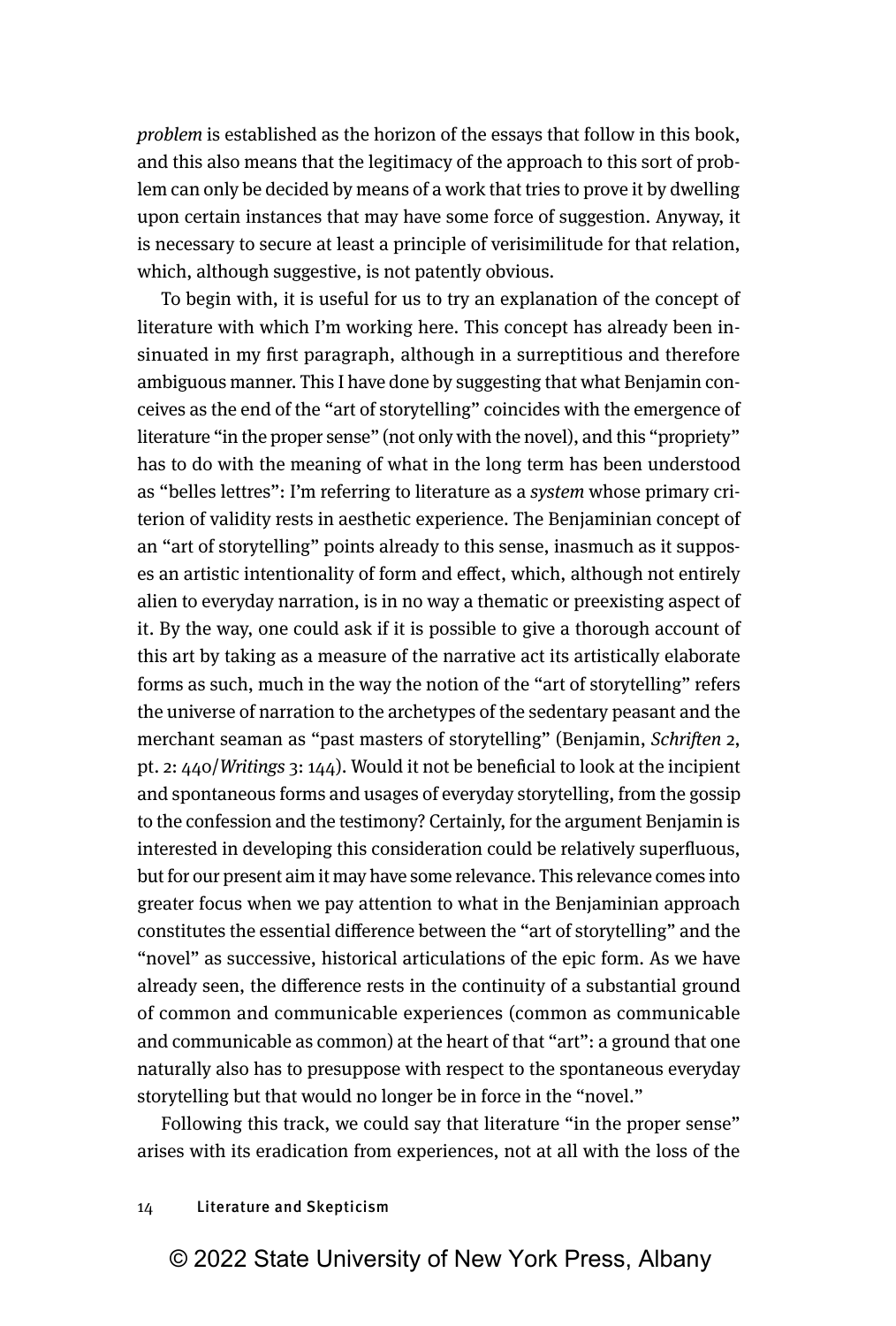ability to communicate experiences proper to the radical crisis of the "art of storytelling" in Benjamin's conception, but rather in a process that tends to diminish the value of actual experiences—a process, then, in which these experiences gradually prove to be somewhat superfluous to the configuration of individual and collective life. Put differently, it may be possible to maintain that literature arises as *vicarious experiences* become more and more important. From a historical point of view, this is the moment that Aristotle marks for the first time when he defends poetry's aptitude for universal truth in contrast with history (*Poetics* 1451a39–b11). This distinction is crucial if we are to recognize the turning point in narration itself, by virtue of which it becomes an "art": the point at which, starting from a common ground where history, myth, and invention remain more or less confounded (as is indicated by the double meaning of the word *(hi)story* in Western languages), these discursive forms begin to separate from each other. As is well known, Aristotle distinguishes history and poetry by the fact that the former tells things that happened while the latter tells things that should happen (*hoia an genoito*)*.*  With poetry's reference to the domain of the possible (*to dynaton*), a space is opened where the discourse of non-actual experience can prove its relevance and efficacy.<sup>10</sup>

Starting from this characterization, it is perhaps possible to lend an appearance of verisimilitude to the relation I am outlining. To this end, it will be necessary to turn now to philosophical skepticism, providing a minimal review of its fundamental traits. Obviously, this will have an allusive and provisional value and is no substitute for the indispensable precisions and distinctions on the basis of which one can trace the full picture of this school.

Skepticism maintains that, because our information about the world is grounded merely in our experiences, it is impossible for us to forge a secure or certain knowledge of the world. The beliefs we have, the opinions we pronounce about the world, its elements and conditions, cannot be grounded so that we could defend an opinion―concerning a determinate issue or set of issues―as true and incontrovertible without it being possible to put forward reasons of equal weight supporting the opposite opinion. To the extent that the doubt concerning the truth or falsity of opinions provokes mental unease in the doubtful subject, skepticism commends as a general strategy the suspension of judgment—that is to say, leaving undecided the matter with which those opinions deal. Such suspension provides the abstinent with the cure for the obsessive search for truth, opens him to the plain presence of the phenomenon, and gives him the consequent tranquility of mind.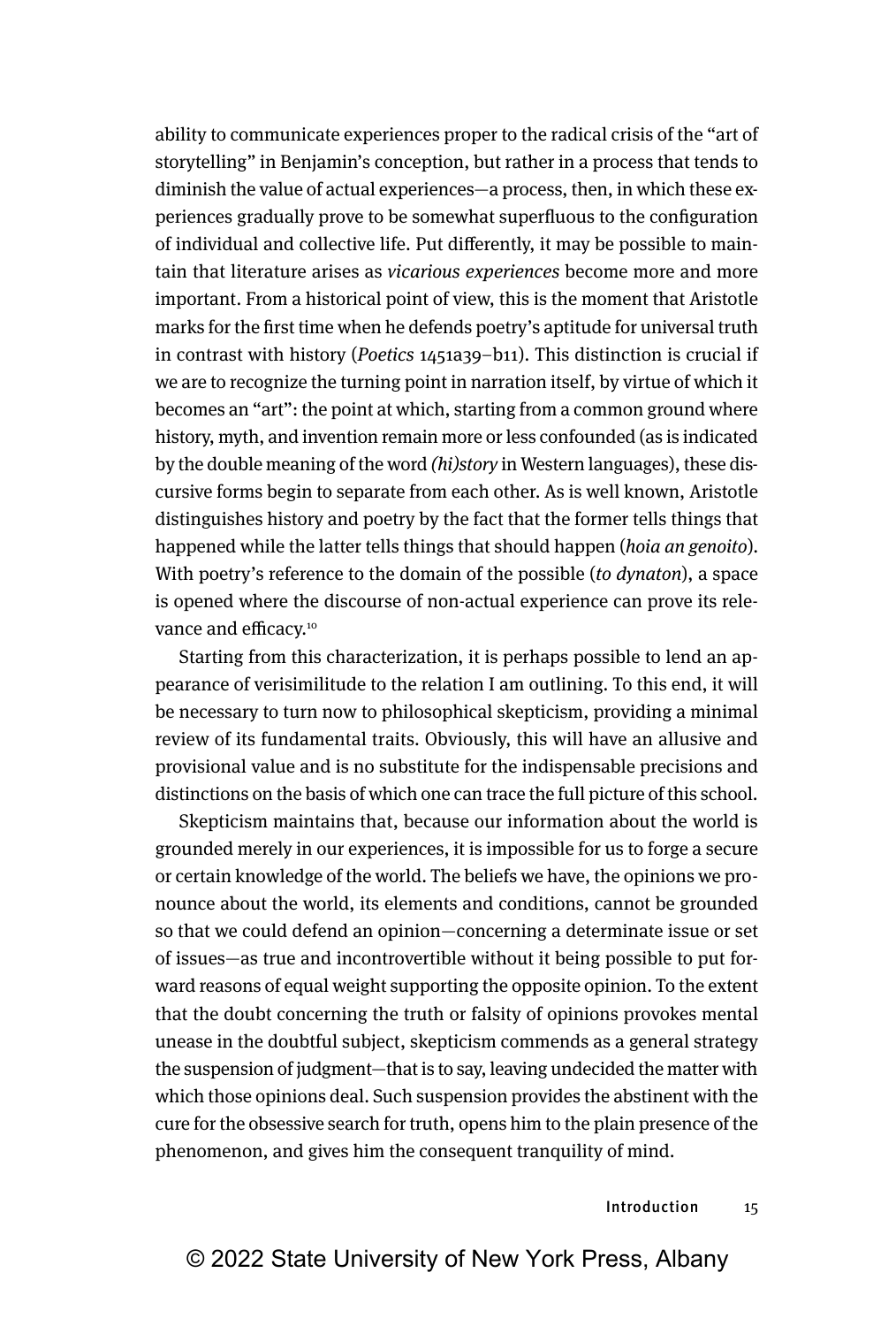Granting for the sake of hypothesis the concept of literature previously advanced, and admitting this brief sketch of skepticism, it would be entirely natural to ask whether the relation between skepticism and literature is not immediately suppressed by the confrontation of both. While the former seems to insist on rescuing phenomena from the attempts of colonization and reduction undertaken by the philosophical *logos*, the latter seems to be occupied in providing the discourse with new modes of interpretation of experience, new modes of relation to it (I was alluding to this in speaking of experiences that are no longer actual), by virtue of which those phenomena usually appear in a light as different and unsuspected as any metaphysical explanation. In both cases the phenomenon―as an irreducible remnant of the suspension of judgment―would tend to be obliterated under the weight of a powerful, discursive articulation. However, there is something that literature manifestly does not share with the reductive *logos* of metaphysics: its *dogmatism*—that is, the marks of universality, necessity, and exclusiveness that this *logos* claims for itself. The pluralism of the experiences that are no longer actual, its particularity (its specification in a determined universe of meaning), its suspension in the dimension of possibility (the hypothetical projection of this universe), indicates another configuration of *logos*.

To the extent that literature exposes us to non-actual experiences, it contributes to the sense that it is not possible in the end to establish the truth or falsity of the judgments we form about every experience. In fact, implied in the literary exercise is a primary suspension of judgment, which lends fiction (as the domain of possibilities) its peculiar efficacy. Without this suspension of judgment, the structure of the repetition of repetition, which solves the paradox of iterability, would be impossible. If, as we have seen before, every narration more or less implies its own denial with reference to the truth of the narrated event, literature "in the proper sense" actualizes this denial in the very configuration of the non-actual experience.<sup>11</sup>

It is this suspension that emerges as such through the exercise of literature in modernity, rendering evident literature's inveterate skeptical affinity.

In any event, it is necessary to say that I'm not simply defining literature as a form of skepticism. Rather, I would suggest that there is a skeptical matrix in the literary phenomenon, and I am suggesting, too, that the discernment of this matrix should help us to better understand the structural traits of the literary phenomenon, as much from the point of view of forms as of realizations.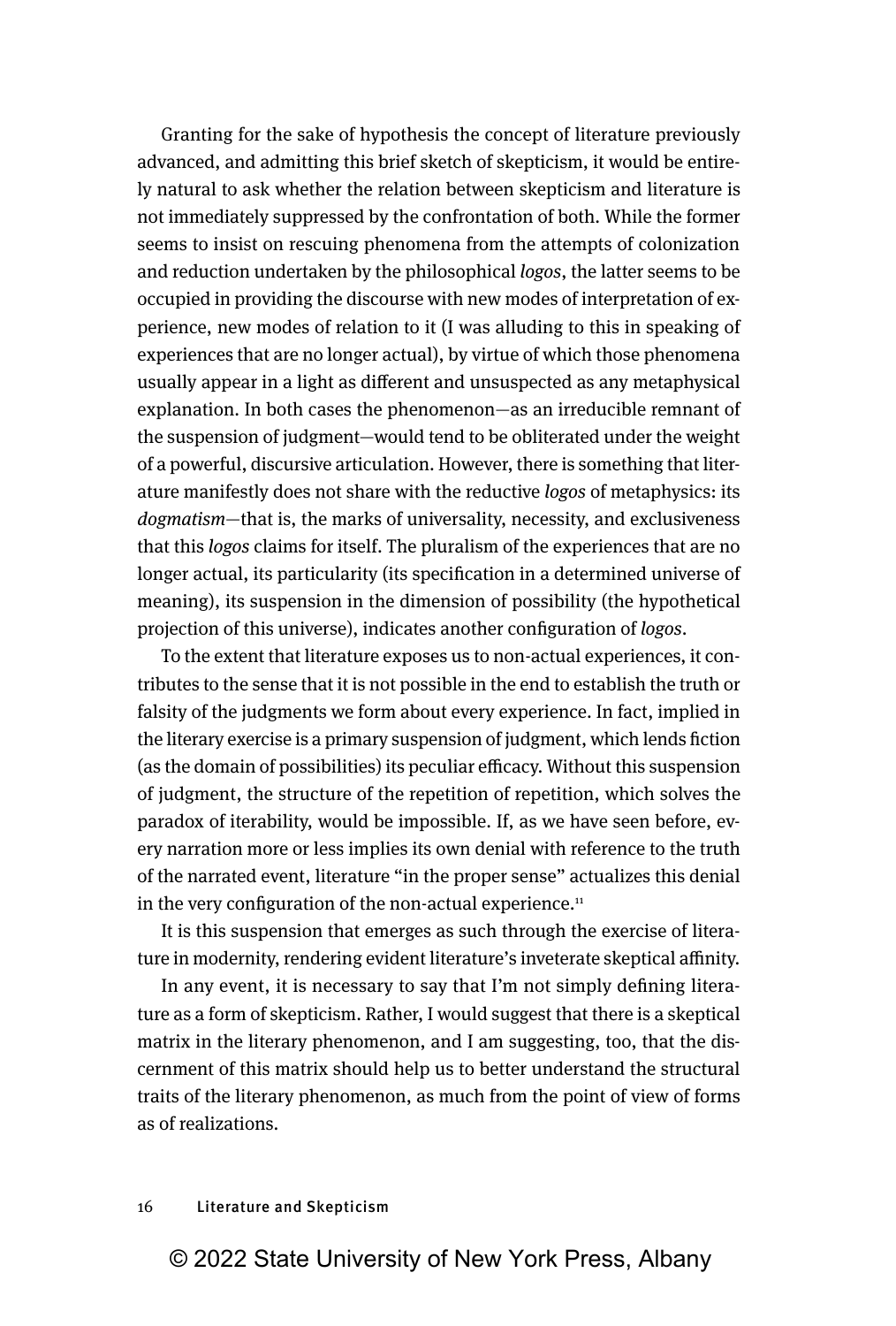The second remark appears in the fifth chapter of Benjamin's essay. It is worth quoting the whole passage:

The earliest indication of a process whose end is the decline of storytelling is the rise of the novel at the beginning of modern times. What distinguishes the novel from the story (and from the epic in the narrow sense) is its essential dependence on the book. The dissemination of the novel became possible only with the invention of printing. What can be handed on orally, the wealth of the epic, is different in kind from what constitutes the stock in trade [*Bestand*] of the novel. What distinguishes the novel from all other forms of prose literature—the fairy tale, the legend, even the novella—is that it neither comes from oral tradition nor enters into it. This distinguishes it from storytelling in particular. The storyteller takes what he tells from experience—his own or that reported by others. And he in turn makes it the experience of those who are listening to his tale. The novelist has isolated himself. The birthplace of the novel is the individual in his isolation, the individual who can no longer speak of his concerns in exemplary fashion, who himself lacks counsel and can give none. To write a novel is to take to the extreme that which is incommensurable in the representation of human life [*Leben*]. In the midst of life's fullness, and through the representation of this fullness, the novel gives evidence of the profound perplexity of the living. Even the first great book of the genre, *Don Quixote*, teaches how the spiritual greatness, the boldness, the helpfulness of one of the noblest of men, Don Quixote, are completely devoid of counsel and contain not a scintilla of wisdom. If now and then, in the course of the centuries, efforts have been made—most effectively, perhaps, in *Wilhelm Meisters Wanderjahre*—to implant instruction in the novel, these attempts have always amounted to a modification of the novel form. The bildungsroman, on the other hand, does not deviate in any way from the basic structure of the novel. By integrating the social process with the development of a person, it bestows the most brittle justification on the order determining that process. The legitimizing of this order stands in direct opposition [*steht windschief*] to its reality. The unattainable is event—precisely in the bildungsroman. (Benjamin, *Schriften*  2, pt. 2: 442–43/*Writings* 3: 146–47, translation modified)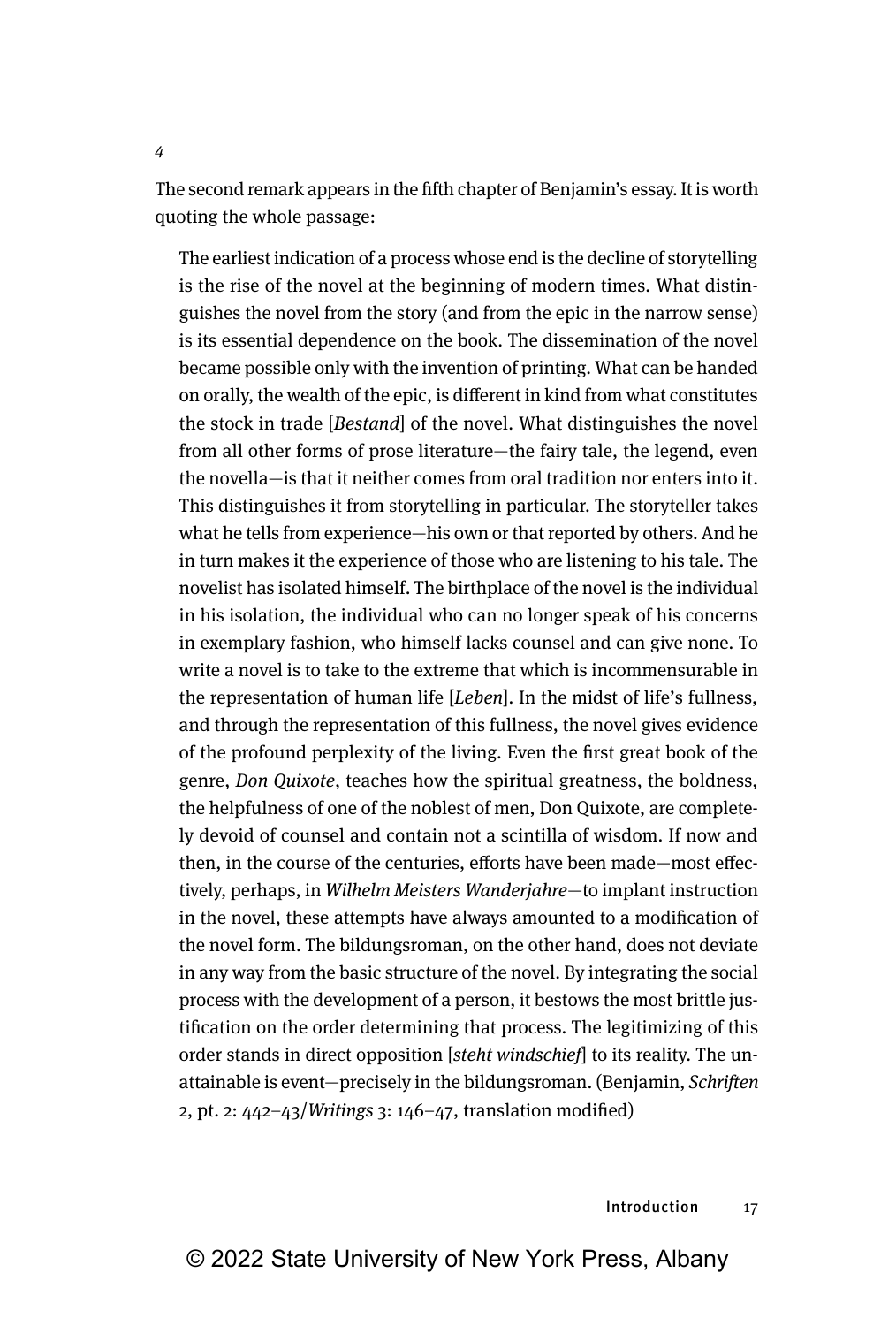In Benjamin's explanation, the reference to technology plays a central role. We have already seen that what he himself calls the "monstrous development of technology," which finds in the Great War the laboratory in which its crucial experiment is carried out, is what stipulates the transcendental crisis of experience. The paragraph just quoted indicates another milestone of this tension between technology and experience, an inaugural milestone in the process that reaches its pinnacle with the war. The technique of printing introduces a crisis in communication, in the mutual sharing of experiences within a community, which is equivalent to the crisis or the auratic experience of the work of art brought about by the intermittent expansion of the techniques of reproduction.<sup>12</sup> This critical condition, if it does not suppress the possibility of sharing experiences, eradicates them from the communitarian context of meaning and tends to expose them to the nude facticity that remained latent in them and that narrative communication―indeed, in an imperceptible way―has kept in line. The "subject" of experience, who is not yet a subject in the proper sense within its communitarian configuration, becomes in this way an individual.<sup>13</sup>

The two novelistic paradigms Benjamin mentions account for the duality of fates that are reserved for this "individual" throughout the development of the modern novel. If *Don Quixote* may be described as a novel that precisely shows the individual exercising with importunate and comical heroism the derangement into which his primary perplexity throws him, if it may be said that the work is something like a story of the deformation of the subject, a story of its de-constitution *in statu nascendi*, the bildungsroman wants to show the itinerary through which, no matter how labyrinthine the path, one comes to be such an individual. But, despite the difference and even the flagrant opposition between both fates, at their bases lies the same premise of existence and (not) knowing. In the passage quoted above, two terms set the standard for understanding the way in which Benjamin conceives this premise: the incommensurable (*das Inkommensurable*) and the unattainable (*das Unzulängliche*). These concepts attempt to characterize the essential statute of what we call the "individual." Stressing the loss of a substantive *measure* of the organic relations between human being and the world, a measure that the narration was in charge of coining, recreating, and transmitting time and again, both indicate the radical change of experience that forces its way from now on. The notion of "event" lies at the center of this mutation, but in a very specific way, for there is also event in the universe of narration. The inherent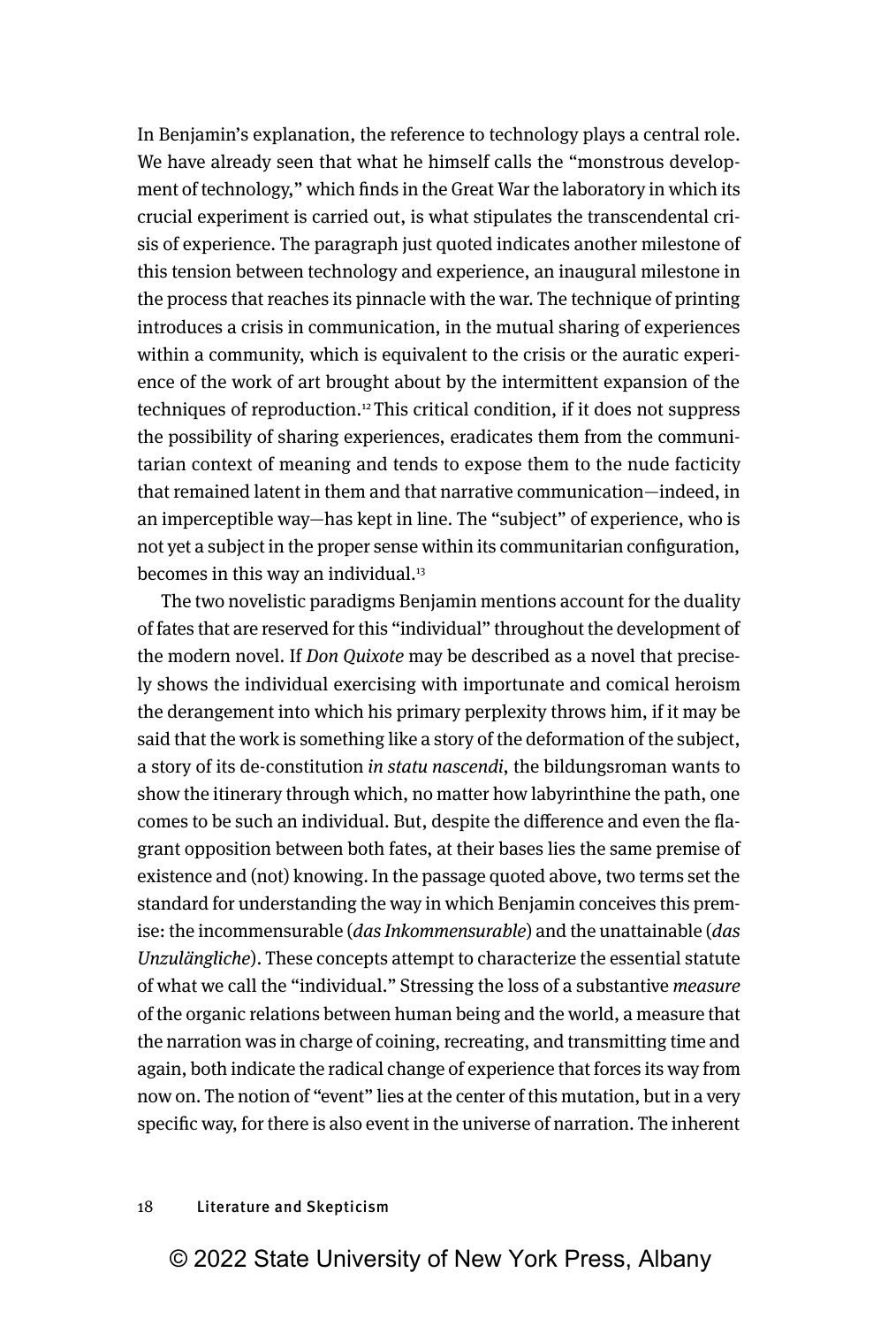measure of the art of storytelling is the event of a continual refoundation of the community through the continual reference to the event that establishes it. Instead, what is thought under the heading of this notion in modern times is precisely the event of the incommensurable, of the insufficient, which refers the individual time and again to the loss that constitutes him.

Maybe this can give us occasion to insist on the intersection between the historical and the structural hypothesis about which I spoke at the beginning, in order to justify the idea of an implication of the "end of literature" in the "end of the art of storytelling." For I think that from this characterization of the event there follows an essential modification of the relations between event and language with respect to the structure they assume within the narrative communication. Paying close attention to the statement with which Benjamin concludes his brief account of the bildungsroman―which presumably also sets the tone of his comprehension of the rise of the novel― we could say that the eventfulness of what Benjamin calls "insufficient," and by virtue of which the advent of the individual is marked, makes manifest, for the individual, the insufficiency of the event. And if from the point of view of the individual's being it is likely that this insufficiency may be the main stimulus of its becoming a subject, the same insufficiency raises, from the point of view of the appropriation of the event in language, the necessity of compensating for it by means of discourse. Discourse is now the institution of the event in an entirely different way than it could have been before and must involve―this is a question to which one should give the form of a hypothesis―an essential alteration of what I have formerly named the structure of repetition. Whereas in oral narration the event has an original certification (an original truth) due to its being the very condition that makes it possible to produce and receive its story, and the story has only the task of augmenting this certification (also in the sense of invention) without ever impairing it (without refusing the event, in the last instance, its primary right to truth). In the technically mediated narration, then, the discourse provides the event with the certitude of which the latter on principle lacks; that is to say, discourse does not share the event but mediates it. It is precisely this determination that contains as an essential possibility, starting from the mass communication that printing and print media permit, the new form that Benjamin characterizes as information, which does not offer anything of "what happens" without the addition of an explanation for the sake of the plausibility of information itself.